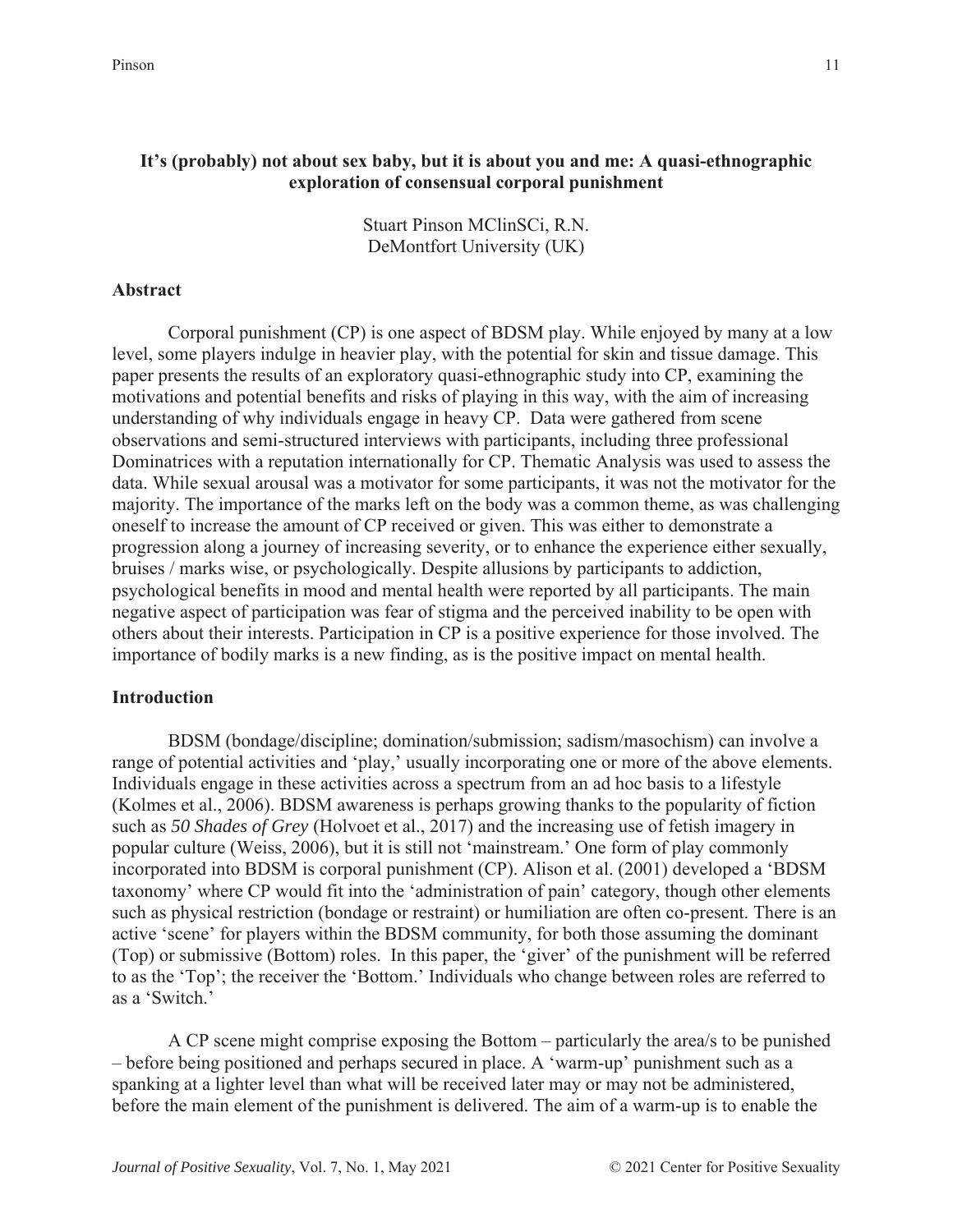Bottom to take more or alleviate the discomfort of the main strokes. However, many scenes do not incorporate a warm-up, and readers may well immediately spot a flaw in this description, i.e., this is just one of a thousand possibilities for play and is not representative of all CP interactions. 'Corporal punishment' in this paper will be defined as the striking of one individual by another, using either the hand or various implements, where both parties have consented to that activity. CP ranges in severity from a mild 'playful' spanking to a judicial-type caning with substantial tissue damage. This paper will discuss the findings of a small, quasi-ethnographic study into the motivations and experiences of a group of CP practitioners, predominantly in the United Kingdom (UK). It will consider the psychosocial aspects of CP from the participant's perspective, particularly at what might be termed the 'heavier' end of the spectrum, i.e., where marks lasting for days if not weeks are made, bleeding might occur, or longer-term skin / physical damage caused.

Most papers consider BDSM activity as a whole and discuss  $CP - if$  it is discussed as a specific activity at all — within that context (e.g., Silva, 2015). Play at the level discussed in this paper can lead to long-term injury (Pinson, 2019) and is illegal in the UK. In UK law, an individual cannot consent to harm/assault. The legal position is based on the 2007 case of R vs. Brown:

"while consent may be a defense to injury short of a wound or amounting to common assault, an individual cannot consent to intentional injury that amounts to actual bodily harm or worse" (Paul, 2015)

The 2007 case follows the precedent set in 1934 (R vs Donovan) in which marks which were deemed to be more than 'transient and trifling' – they need not be permanent – would be charged and prosecuted as actual bodily harm (CPS, 2018). Bruises that last for days or weeks are not considered to be transient or trifling. Klement et al. (2017) alluded perhaps to heavier play in their paper on extreme rituals, where they considered the incorporation of a piercing/hook pull ritual into BDSM play and described sexual arousal and positive psychological effects, but this involved hook insertion/pulling rather than CP.

Given the apparent risks inherent in CP play from a legal and injury perspective, the aim of this study is to discover the motivations and desires of players involved in CP, both giving and receiving, before considering potential risks (for example physical in the form of injury or psychological including concerns about social stigma, feelings of guilt or adverse impact on psychological health and well-being) and benefits. The concept of stigma and openness about one's participation in CP was an issue that arose from the first respondent interviewed, and observations of the discretion and privacy procedures in place at the play events. Bearing in mind the potential adverse effects that stigma can have upon an individual (Bezreh et al., 2012; Waldura et al., 2016), further interviews were adapted to include this route of questioning. Other studies have considered motivations and desires from a pain perspective (Dunkley et al., 2020); BDSM as a whole (Newmahr, 2008); or the psychological benefits and risks of BDSM play (Silva, 2015; Wismeijer & Assen, 2013). These studies have identified motivations for BDSM including sexual arousal, short and long term benefits to mental health or mood, or the identification of self, but none have focussed explicitly on CP.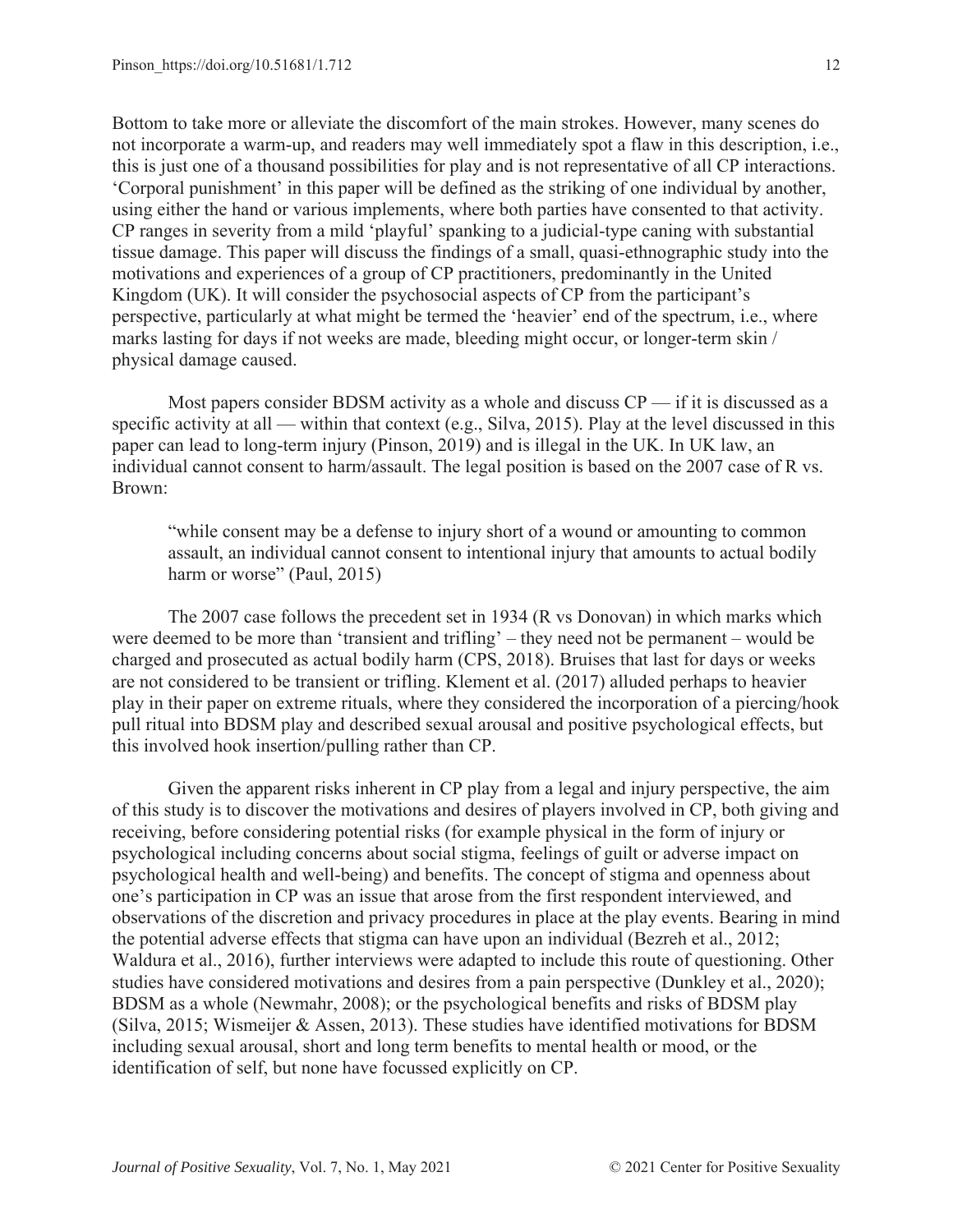### **Method**

The study's ethical approval was sought and granted by DeMontfort University's Health and Life Science Ethics committee. The approach adopted was 'quasi ethnographic' (Murtagh, 2007), e.g., not an ethnography in the classical sense of prolonged time immersed in a culture, forming opinions based on observations, field notes, and interviews (Jones & Smith, 2017) but rather dipping in and out, forming conclusions based in part on observation but predominantly on the data gathered from interviews, using partial immersion as a route of entry into a closed world.

A convenience sample of potential participants was identified via three different media: personal contact of three professional disciplinarians based in the UK and South Africa, attending a CP event in the U.K., and internet forums. There was an element of snowball sampling, in that individuals were approached or recommended for potential inclusion in the study by existing participants, particularly the professional disciplinarians. Some potential participants were not included as their engagement in CP was a minimal part of their BDSM activity. The internet was used in the early stages to recruit but was abandoned as changes to digital law (either perceived or real) forced the main UK-based website focusing particularly on CP to close, and no participants were forthcoming from invitations to participate sent via Fetlife – a large Canada-based fetish website. Participants were provided with an information leaflet about the study, and any questions they had were answered prior to consent being obtained.

It cannot be said that there was no selection bias at this stage. Participants were individuals identified by the pro-dommes who could be approached or those the author identified from Fetlife as possible candidates based on their profile and amount of engagement with the platform – an entirely subjective process. At the event, at least one participant who may have yielded very interesting data was excluded due to intoxication and a poor reputation within the scene. As Infante-Rivard and Alexandre (2018) explain, selection bias (in this case endogenous bias) reduces validity of results, but can be controlled for, in quantitative studies at least, via statistical correction. It is doubtful whether the non-inclusion of one individual would have any significant effect on the data set but given the small sample size, it is a factor that may negatively affect the generalizability of the results. However, Fetterman, (2010) states that a deliberate choice of individuals may well be positive, depending on the phenomenon to be studied.

Data were collected from 11 participants using semi-structured interviews carried out by the author. These were either face-to-face in the respondent's location of choice or conducted via SKYPE internet-based video call (Microsoft corporation) due to geographical restrictions. One participant was interviewed over the telephone due to technical difficulties with the internet service. Interviews were transcribed either by the author or a transcription service at DeMontfort University. Data were coded using NVivo version 12 (QSR International) by the author and analysed using thematic analysis. This analysis followed the process outlined by Braun and Clark (2006), where interviews were transcribed before being read through at least twice. On the third read through, coding was initiated and linked to emerging themes as these emerged more data were added, and the themes refined.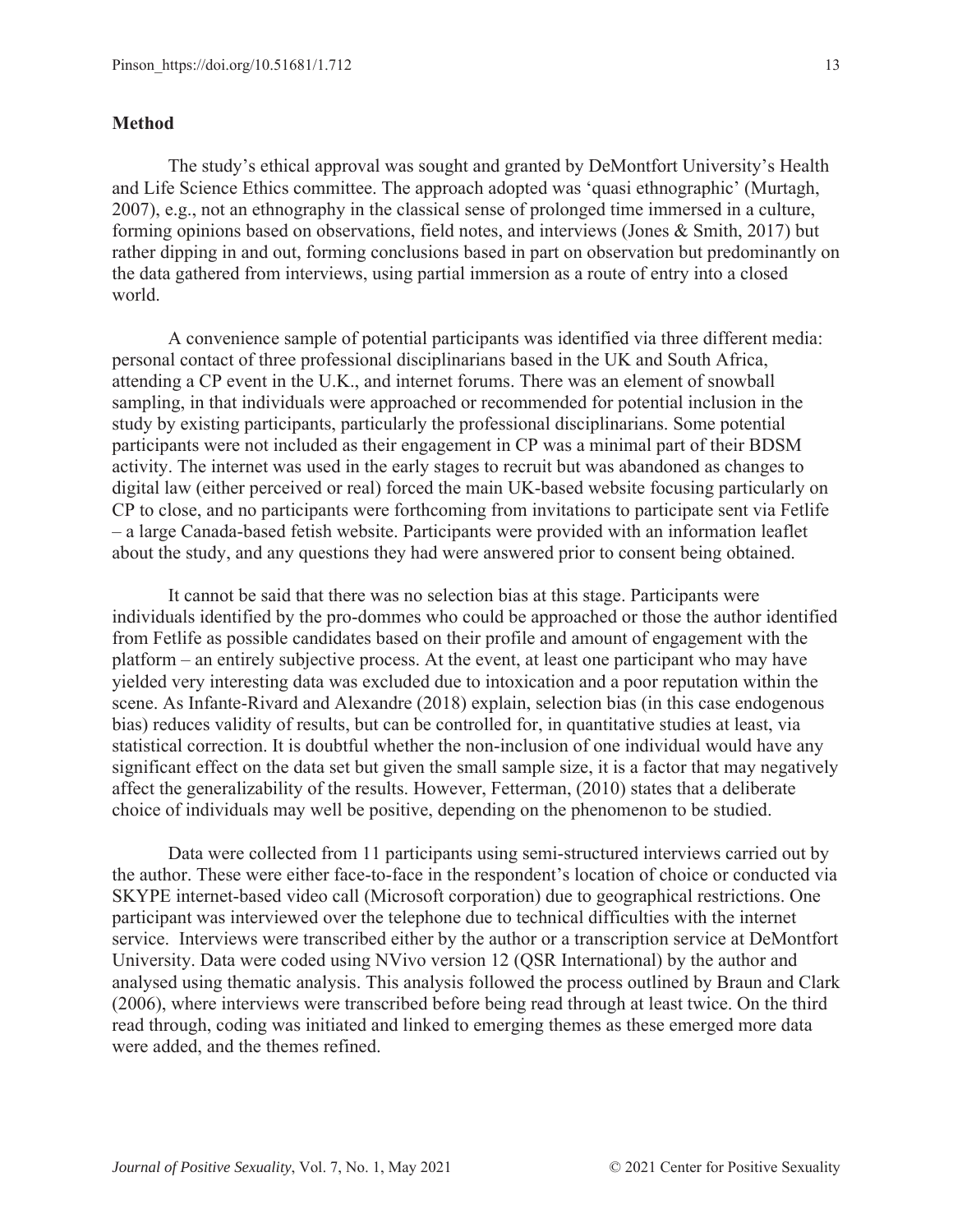Further detail was sought either by email or face-to-face from participants for any areas that required clarity and was combined with observations of online and in scene behavior both in private and public events. Participation at these events was by the author in the capacity of observer only, and these were semi-public events generally. The main event attended was prior to the interviews, and the activities witnessed at this event helped inform some of the interview questions. Observations of participant behaviors at this event and some smaller gatherings helped to triangulate findings from the interviews.

#### **Findings and Discussion**

Nineteen individuals were approached and invited to participate in the study; 58% (*n*=11) agreed: five female and six male. Age ranged from 41 to 83, with a mean of 55.3. All were white, and UK-based aside from one who lived in South Africa. Three of the women were professional disciplinarians, with a particular interest and/or reputation for CP; the remainder of the participants had other occupations outside of BDSM (all professional/upper managerial, with varying degrees of stress and personal responsibility) or were retired. All but one participant had a bachelor's degree or equivalent, with three possessing master's level qualifications and one a Ph.D. student. Most were married (*n*=6), including two to each other. Participants identified as either Top (*n*=4), Switch (*n*=1), or Bottom (*n*=6). Sexual orientation also varied, with participants describing themselves as lesbian (*n*=1), bisexual (*n*=3), 'heteroflexible' (very happy to play with members of their gender but not generally attracted to them) (*n*=2), or straight (*n*=5). One man was an openly practicing cross-dresser. Despite all three professional dominatrices being based in areas where ethnic diversity was the rule, they all reported that seeing non-white clients was extremely rare, as was encountering these individuals at social or scene events/parties.

The cane was by far the preferred implement for all respondents aside from one, and that was because his age made self-care for the injuries caused more difficult – he lived alone and no longer had the flexibility to reach any potential wounds. Most Bottoms or Switches preferred some form of restraint during the scene, with five of the seven considering it essential to their enjoyment. Tops were mostly ambivalent about the embellishments to the scene; happy to go along with bondage or roleplay, for example, to facilitate the Bottom's enjoyment in the main, but generally focused on the CP.

A note about these findings is required at this stage. Previous studies of BDSM have noted in their samples that practitioners often come from a more educated background (Wismeijer & Assen, 2013) or higher socio-economic status (Martinez, 2018; Sandnabba et al. 1999). However, one professional domme suggested that the educational status evidence was at odds with her not insubstantial practice, stating that she:

"saw clients, none of whom are thick, [a British idiom for less intelligent,] but more tradespeople than professionals–perhaps they've got more disposable income?" (P1)

Most participants described an individual journey to CP, and not as a result of being introduced by a partner. The exception to this was P2, whose husband had held a lifelong interest in BDSM and introduced her to it, but the journey to CP was a shared one. All other participants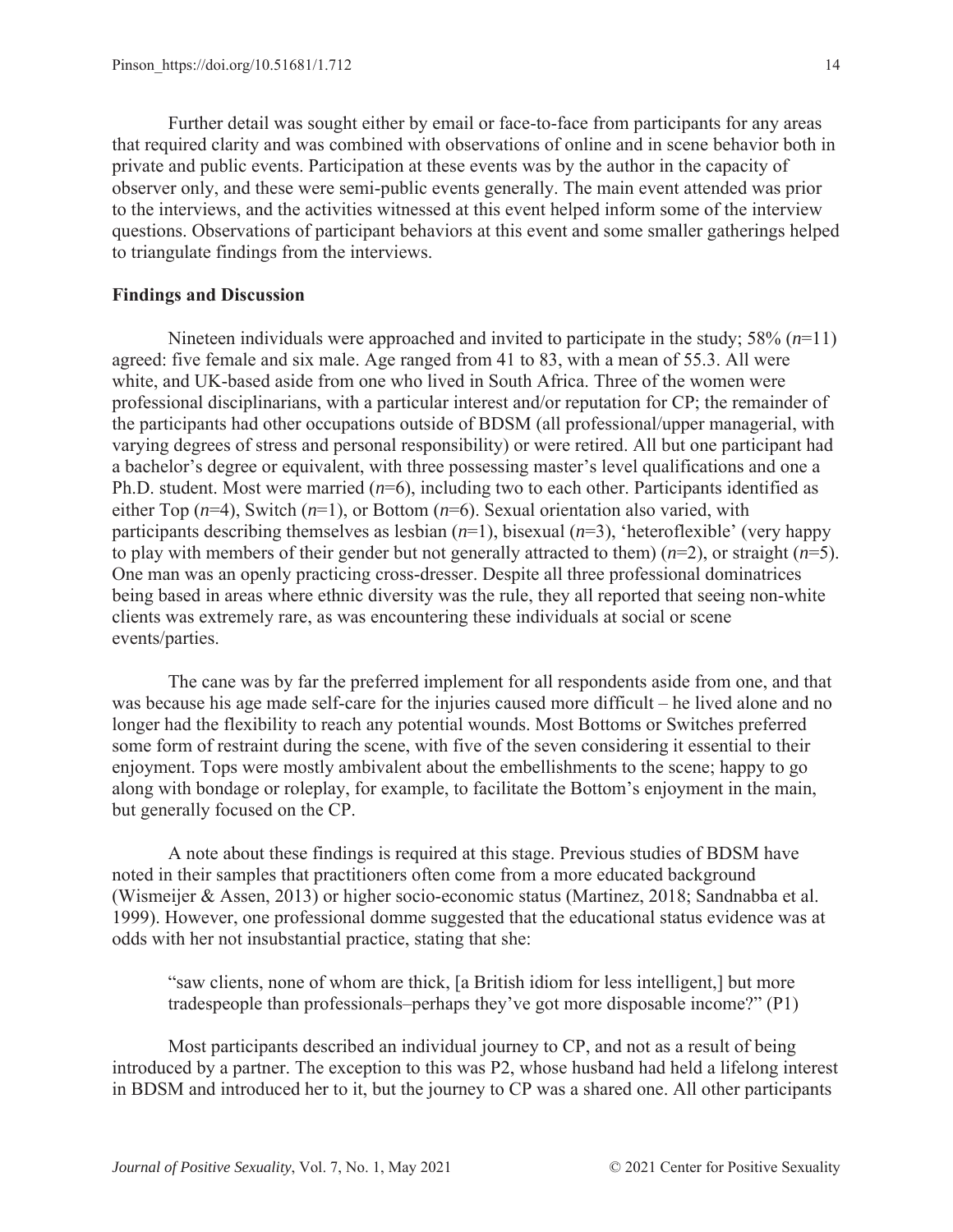could recall either an inchoate interest from a young age that usually started as stimulation from media usually (films / books / TV programs etc.) that would be considered vanilla, e.g., were not designed to be sexually arousing or erotic in nature. P3 described her enjoyment of the Indiana Jones films, particularly the bullwhipping, as an example of this. One participant described a fascination with a teacher who caned at school but had not themselves been caned. Only one other participant had been caned at school and found the experience a negative one. Five had been physically disciplined by parents, but only one described it in anything approaching abusive terms. CP was the only BDSM activity practiced by two participants (P4 and P5). All others engaged in other BDSM activities to a greater or lesser degree, either concurrently with or as an adjunct to CP. P1, P2, P6, and P7 viewed CP as either an end to itself or foreplay, with P2 and P6 especially taking the latter view as their predominant experience.

The gender spilt noted in this study is also interesting. It is often claimed that women are more submissive/masochistic than men (e.g. Connolly, 2006), and Silva (2015) identifies distinct gender differences in pain levels desired/experienced and the context in which it is framed. At first inspection, this finding would seem to contradict established ideas of the gender distribution between Top and Bottom roles, with most participants in the Bottom role being male in contrast to the reportedly more common distribution of female Bottoms (Yost & Hunter, 2012). However, all the professional disciplinarians were female, as were the disciplinarians at the play events. While they confirmed that the vast majority of their clients and people they had sessions with socially were male (despite all three being either lesbian or bisexual) and that playing with a female Bottom was very unusual, their gender may well have impacted the sample.

Aside from P2 and P6, only P10 engaged in CP activity with their partner; while most participants had partners who were fully aware, some kept the full extent of their involvement a secret. Only two participants were almost universally open with their interest in CP, and both were pro-dommes (P1, P3). The remaining domme (P11) was open on social media (face visible, etc); while her husband knows about her activities, her grown-up children do not; neither does the majority of her family. The remaining participants' level of disclosure varied from nobody knows (P5, P7, P8), to certain close friends and family members (P2, P6, P9, P11) to wife only (P4, P10). Only three had had to disclose to a health professional with two positive and one very negative result. Fear of adverse reaction and stigmatisation was given as the main reason for nondisclosure. P7 is an active cross-dresser and felt very comfortable being out, but does not disclose their interest in CP. P8 is very active in their local church community, and while that community knows that P8 is active on US-based Fetish sites, the belief is that it is to try to 'save' people, rather than for their personal enjoyment. P6 had experienced negative discrimination when attempting to discuss CP at their workplace or raise it within a professional (nursing) context:

"I wish I could do BDSM CP etc. more… Just be more open about it, that's the main thing. I don't have regrets about doing it, about the stuff we've done, will do, why would you have a regret about something you both enjoy and brings you closer together? I wish we could be more open about it, and I wish there wasn't the judgement about it. Whether that's perceived or actual it's immaterial - I've been on the receiving end of direct discrimination because of it and I wouldn't wish that on anyone."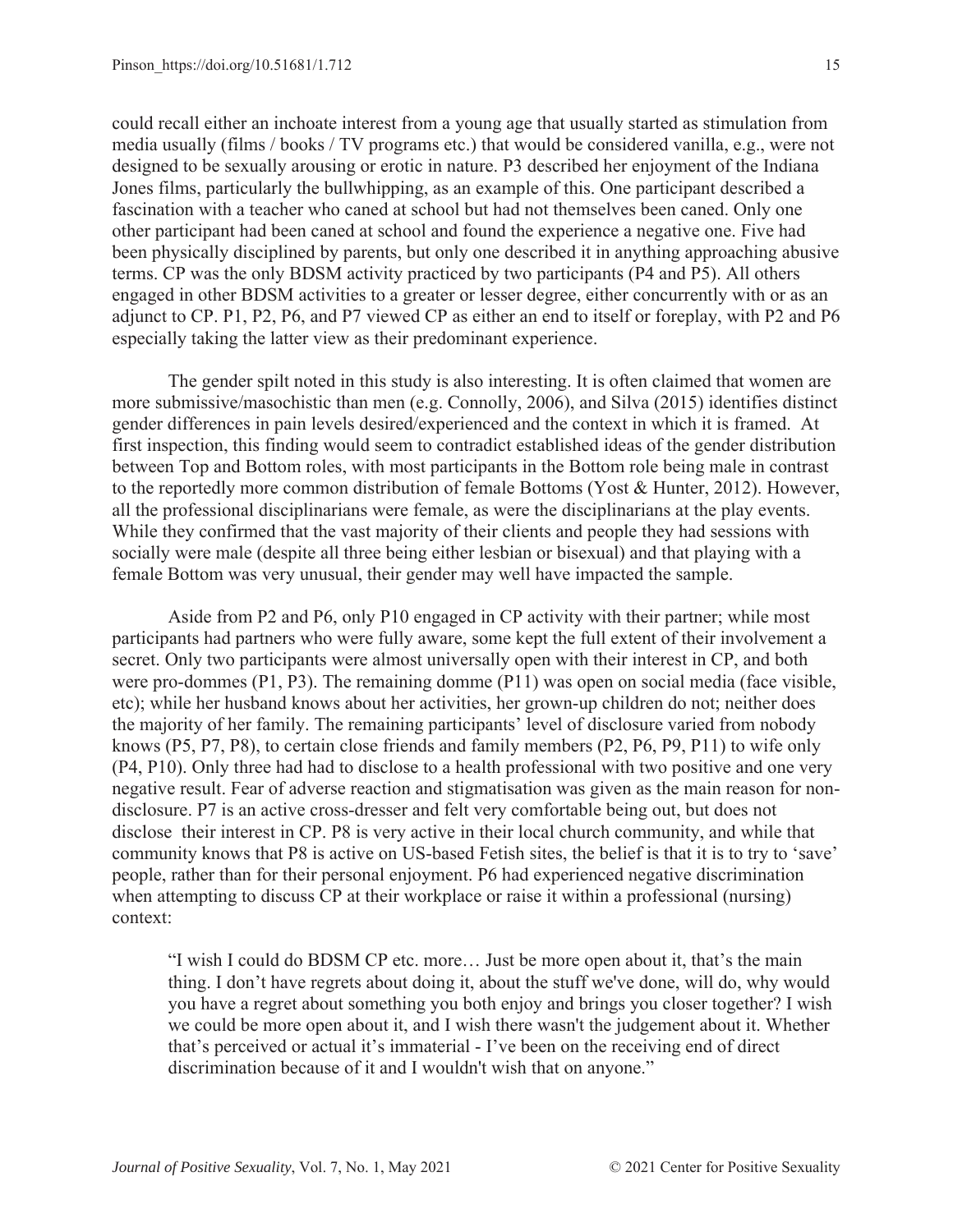Negative reactions from people that participants had told were very rare; however, whether this is due to tolerance, politeness, or careful selection of whom to tell is impossible to ascertain. Yost (2010) identified four categories of stigmatising attitudes, including that it is socially or morally wrong; that BDSM contains non-consensual violence; there is a lack of tolerance; and that traits of dominance, submission, sadism, and masochism translate to wider life. Meeker (2013) identified potential negative effects to being open about BDSM in the workplace, and this is supported by Holt (2016). Damm et al. (2018) cautioned that having to hide aspects of sexuality such as BDSM or CP engagement may be detrimental to an individual's mental health and well-being.

Three main themes emerged from the data when considering the motivation for participation in CP: sexual arousal or desire, feelings of euphoria or well-being, and the desire to push or challenge oneself. Baumeister (1991) identified similar themes in his work 'Escaping the Self,' but this paper introduces some new elements that expand upon this.

Each theme will be explored in turn. Two additional themes of perceived addiction and the importance of marks will also be discussed.

#### *Sexual Arousal*

The expectation that CP was sexually driven was the author's preconception before the study commenced, and was a view shared by some respondents — to the extent that one respondent cast doubt on the veracity of those that stated their motivation was not sexual. However, 40% of participants explained that their primary motivation for CP was not sexual; and indeed, most were vehement in this assertion to the point of offense when pressed. If one respondent had held that view, then it could be dismissed as an outlier, but this was a definite trend, supporting a conclusion by De Neef et al. (2019) that motivation for engagement in BDSM could be non-sexual. Only four respondents admitted to direct sexual arousal during CP (one Top, two Bottom, and one Switch; two female and male), and all pro-dommes identified that direct sexual arousal was extremely rare during the CP they engaged in, in contrast to other forms of BDSM play. The participants who expressed sexual arousal as their prime motivation usually found sexual satisfaction after the event, with the experience being replayed from –as P1 described it– the 'wank bank' (a mental repository of memories from a CP episode used as masturbatory resource). During the scene, evidence of arousal – manifesting as an erection in men or vaginal lubrication/vulval engorgement in women – occurred in only two participants. All pro-dommes interviewed agreed that the presence of an erection was extremely rare in their experience and practice; however, they did agree there frequently was evidence of 'precum' in male recipients, despite the lack of erection. At the play party observed, no man developed an erection at any stage while being punished – indeed in some cases quite the opposite effect (shrinkage) was observed. On another occasion however, both the male and female Bottoms became visibly aroused. P3 noted that with female recipients:

"I am close to their bum and obviously their vagina so I do see physical arousal in women from that perspective relatively often"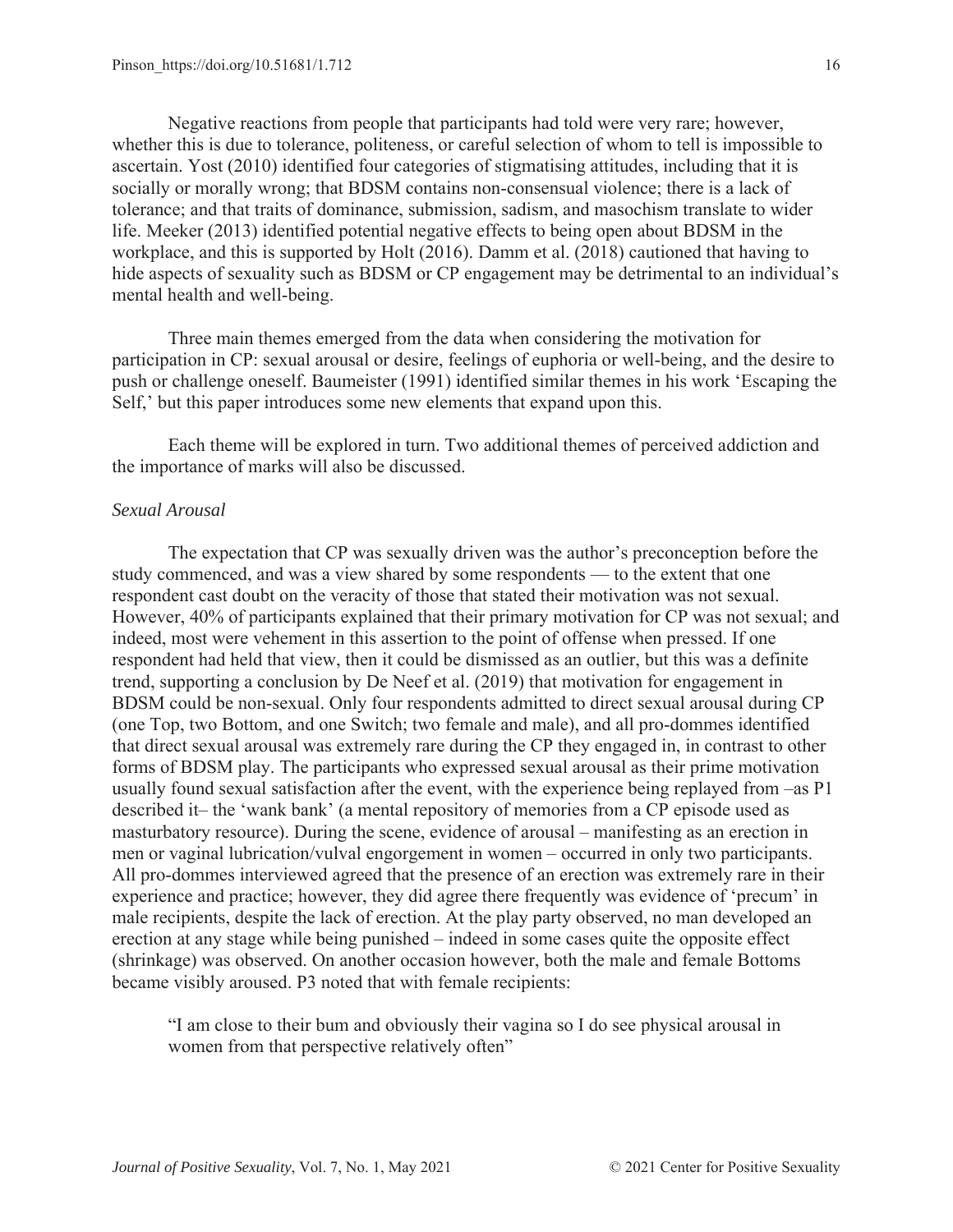The production of 'precum' may be due to transmitted impact to the prostate, but this is hard to assess. Female arousal may again result from impact transmission, but P2 explained that it was:

"The whole scenario, the nakedness, the bondage. The first few strokes just hurt, but then the pleasure starts"

At first glance, this supports Labrecque et al. (2020), who suggest that it is not pain per se, but it is the combination of pain, scene, negotiation, clothing, and so forth that is arousing. However, in several participants, the pain was identified as the stimulating factor (P3, P4, P8, P9) irrespective of what might be termed scene extras. Labrecque et al's study was also only examining the appeal to bottoms rather than tops. P2 also described occasions where there was no negotiation or scene setting, and pain was administered almost without warning; she found these situations arousing as well. This couple was unusual in that they both also experienced direct sexual arousal from bottoming (P2) and switching (P6) and played with each other.

The non-sexual reasons for participation were not articulated as clearly as the sexual ones. To assess the veracity of these statements, the interviewer started asking questions about what aroused the participants or what they masturbated to. Some BDSM play or fantasy element was present in all of the respondents' answers, but not necessarily CP.

At least one respondent displayed a strong possibility of a reactive formation mechanism (essentially when denial becomes so strong that there is no conscious awareness of the denial; Baumeister et al., 1998) when denying any sexual interest in CP. Others may have distanced themselves from it to avoid potential conflicts between sexual activity and CP in a professional sense.

## *Well-being*

Williams, in a 2006 study of professional dominatrices, identified that they often felt a strong therapeutic element was present in their work. Irrespective of sexual or non-sexual motivation, all respondents of all genders and BDSM orientations, espoused the positive psychological and mental health benefits of participating in CP. These feelings ranged from centering or grounding (P11) to euphoria (P8) and being in a bubble of intimacy (P2 and P6):

"Yes, sexual pleasure, the… yeah… just the happiness, the euphoria that comes with it. The closeness with the person that's administering it, particularly if it's someone that you love, that's… you know, very, that closeness that you can't emulate, you can't simulate, you can't." (P2)

At the play events, one of the most striking observations was how the general mood changed as the sessions progressed. Nerves and some awkwardness were observed initially, developing into a collective 'buzz' and sense of excitement. Some participants were very obviously in an altered (positive) mood after their caning or strapping, and one Top was positively beaming in conversation afterwards. Stress-relieving benefits were widely reported, as were elevations in mood and profound relaxation (P4, P5):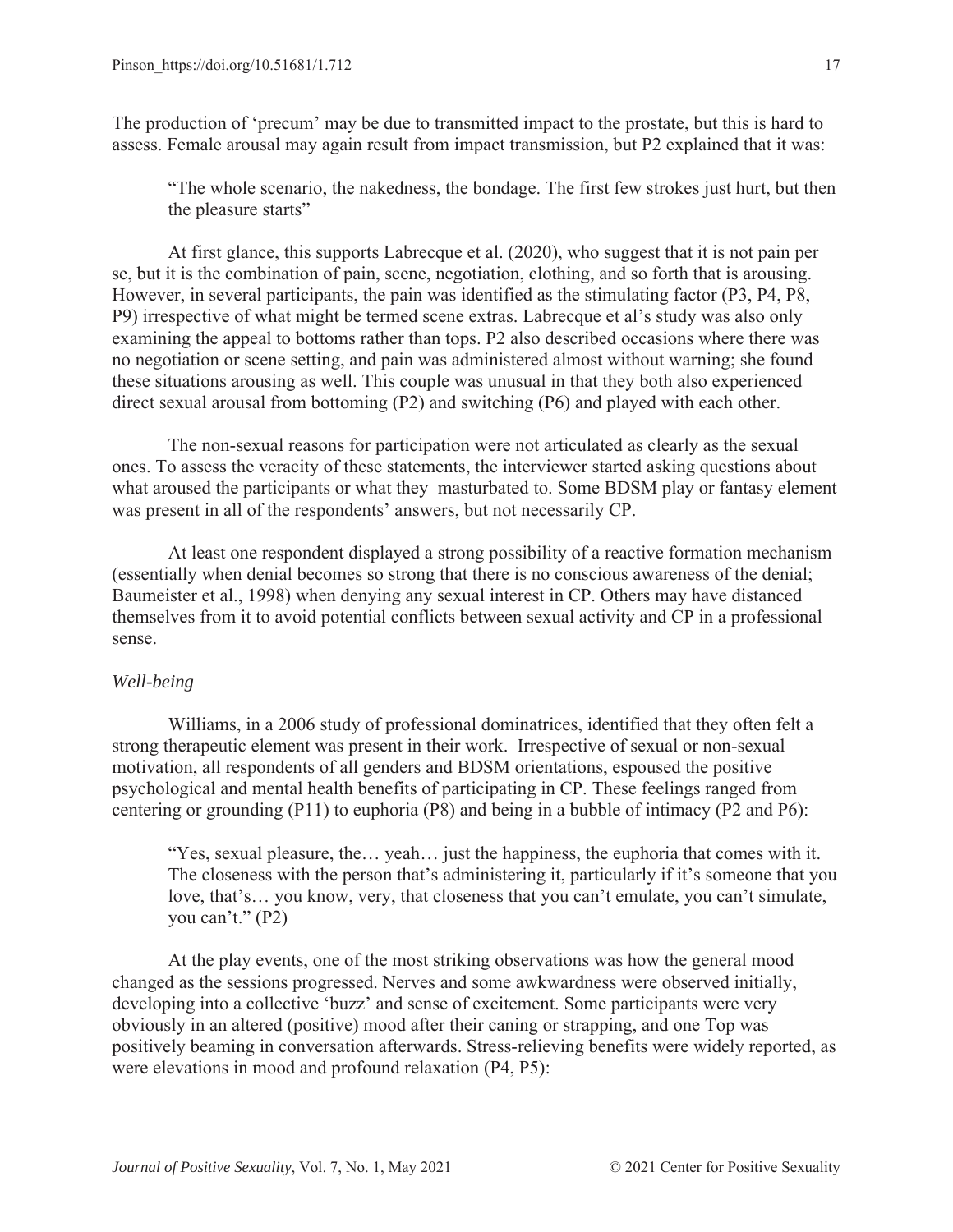"Definitely, definitely yes. It definitely lifts your mood. Without a shadow of a doubt, definitely lifts the mood." (P10)

Participants reported that these effects lasted for between 1-28 days post scene, but no participant could accurately predict how long the positive effects might last, or even reliably predict that they would occur to a certain level. The uncertainty as to whether positive effects would occur, or their duration and intensity, is supported by frequent comments in online literature and conversations with participants who did not partake in the study. However, the reported non-sexual positive effects can be seen in mood, contentment and intimacy, amongst other things. This belief is supported by a growing body of literature (Baumeister, 1997; Wiseman, 1996; Wismeijer & Assen, 2013).

The feeling at the time and for at least a short (up to a few hours later) time post scene is often called 'subspace' (Sagarin et al., 2015). This state is sought after by some participants and might be described as an altered state of consciousness (Rinella, 2013), or a transition from a state of constant compulsive thought to one of a liberating sense of single mindedness (Newmahr, 2008). While different for different individuals, it is generally regarded as a sensation of relaxation and conversely euphoria that is well recognized within the scholarly literature on the subject (Pitagora, 2017). However, the exact mechanism remains unclear, with various theories, both biochemical and psychological, being advanced. Whatever the mechanism, it is clear that some respondents will go to great lengths in their attempts to obtain it. In caution, it must be noted that subspace is usually defined as a 'during scene' state; the psychological benefits described in this section persist far beyond the scene and cannot correctly be attributed to subspace. P2 described the feeling after a session as 'euphoria,' explaining this was something she specifically sought when engaging in a scene; while P6 (her husband) explained that the most enjoyable scenes produced this euphoria, and it was an extreme form of this experience that started them both on their CP journey. It must also be noted that Ambler et al. (2017) describe a counterpart to subspace called Topspace (not Domspace interestingly enough), and as its name suggests, it is a state experienced by the Top in the scene. P9 described it as:

"I just go higher… it can last for days."

P3 supported this, explaining that:

"when it's prolonged, my focus is prolonged because it's many people over a few hours then my focus is more intense and my top space much higher. It usually lasts for the rest of the day but not longer."

Whether Topspace or subspace, the mechanism remains uncertain. Nichols (2014) suggests that subspace is obtained as a result of altered blood flow and body chemical changes, and a psychologically submissive state, but exactly what these chemicals are is unknown. There has been some research carried out in this area, with Sagarin et al. studying cortisol (a stress hormone) and testosterone (a sex hormone associated with 'male' characteristics) at a BDSM party (Sagarin et al., 2009), while Klement et al. (2017) considered cortisol during an extreme temporary piercing ritual event.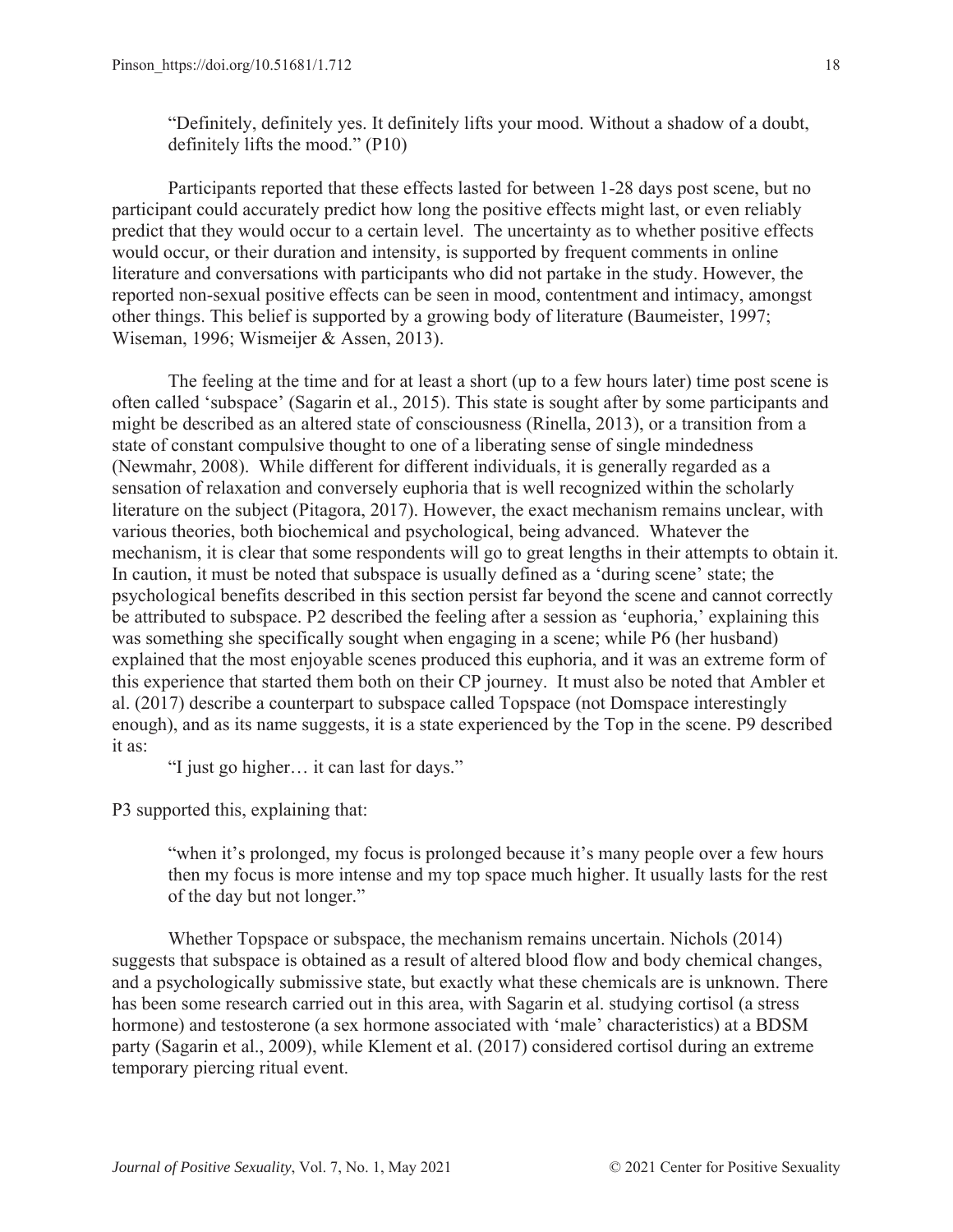While interesting, these hormones are not commonly seen as pleasure mediated endorphins in the same way that dopamine might be, for example. Solenzol (2017) offers a comprehensive theory explaining neurotransmitter action in BDSM, discussing the role of noradrenaline (norepinephrine) and serotonin. To the best of the author's knowledge, none of these have been studied in a BDSM context and none explain the mechanism of Topspace or subspace.

#### *Pushing and Challenging - The continued need*

All respondents in this study admitted to a desire or need for increasing stimulus. Santtila et al. (2002), in their study of wider BDSM practices, showed that desire for stimulation increased over time, for example, with pain progressing from mild spanking to more extreme play. However, the Santtila et al. study classified clothespins as more extreme than caning, and placed flagellation in a completely different category to both caning and spanking. While this escalation of sensation was a general trend amongst respondents, some factors ameliorated this in certain cases. P8 raised concerns over his ability to self-care for wounds of increasing severity due to his age. P6, P2, P10, and P5 all identified the current need to conceal their activities from others, meaning the associated marks – if visible - would be undesirable; a circumstance P7 and P8 had experienced in their past. There was also a reduction in the individual's ability to cope with heavier levels of play if there had been a significant gap (greater than two months) between heavy sessions. These gaps occurred either because of inability to play (work, childcare, access to partners) or the desire to avoid long-term injuries. Many Bottoms expressed frustration that they could not play as often as they wanted to, with most thinking about the next time they could play within a few hours or days. P2 (female Bottom) explained that she started thinking about the next scene almost immediately and that frequent 'maintenance spankings' kept the desire at bay in the interim.

While the 'power exchange' was the most common reason offered for non-sexual motivation by the Top, the sensation, adrenaline rush, or the desire to push themselves were offered as a rationale by the Bottoms. This desire to 'push themselves' was seen as both positive and negative by participants. P8 expressed frustration that their age meant that they could not play as heavily or as frequently as they would like. P3 noted that some of her submissives would try to goad her into punishing them in a game of one-upmanship with others in her 'stable.' P7 engages in repeated attempts via social media to have their punishment increased by the Top they visit, but most saw this game playing as part of the scene.

Some Bottoms sought continually to push themselves and take more; Tops were generally very happy to accommodate this or actively pushed their partners to greater levels. As one professional put it: "it's a game they can never win, and a great business model!" There were multiple manifestations of this, but the underlying rationale is unclear. Rozin et al. (2013) advanced a theory of 'benign masochism,' where the most pleasure was derived from an activity just below the threshold of what was bearable. However, that suggestion was linked to chili pepper ingestion and not supported by respondents in his study when asked about painful massage – an arguably closer correlation to CP.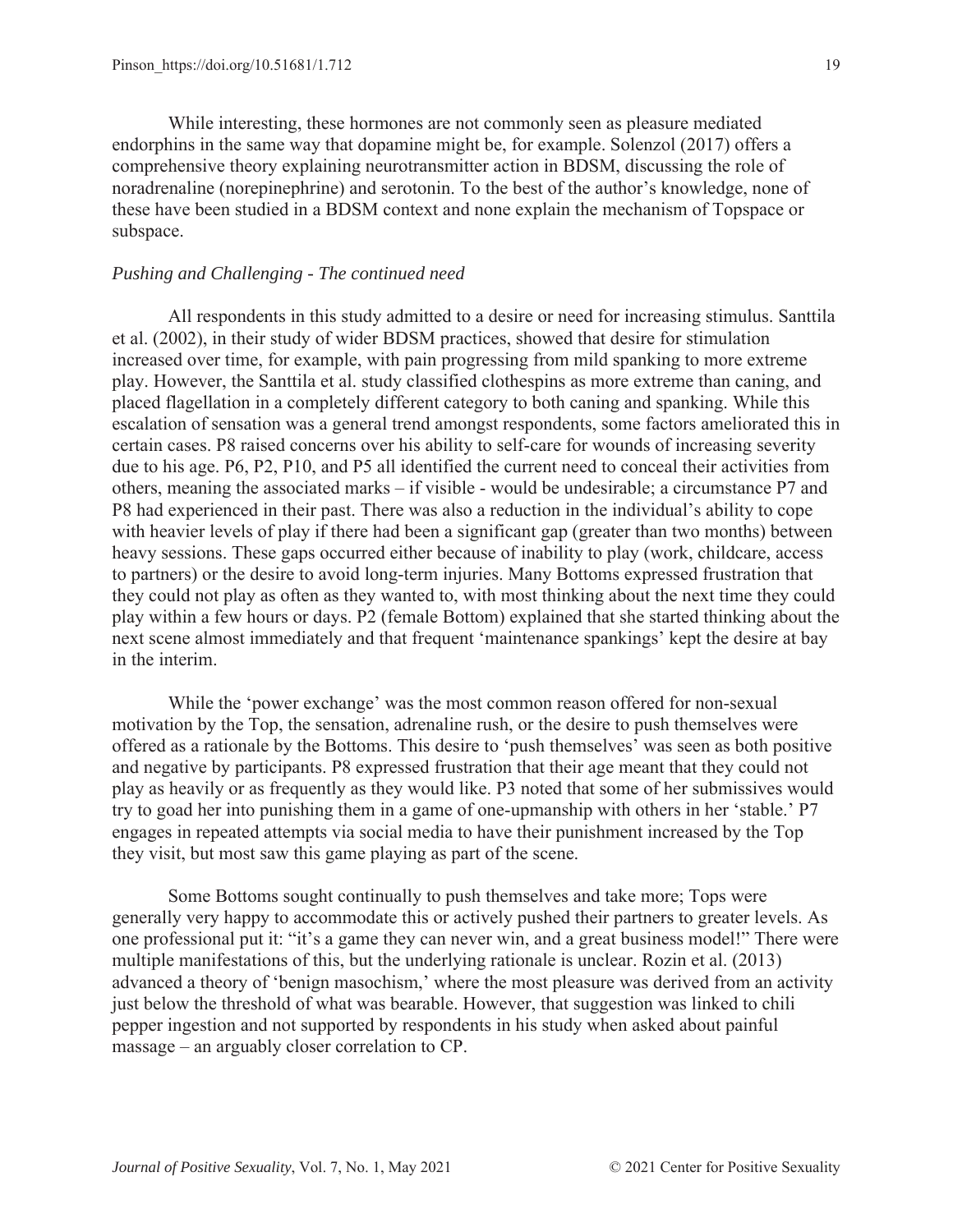### *Addiction*

While benign masochism may be one explanation for the desire to engage in CP, a more pervasive and hard to resist mechanism was perhaps identified by some participants. The Journal of Positive Sexuality (JPS)/Center for Positive Sexualities (and other organizations' including the American Association of Sexuality Educators, Counselors and Therapists) position statements on sexuality and addiction is clear: the addiction model is inappropriate for use when discussing pornography or sex (AASECT, 2021; CPS, TASHRA & NCSF, 2017), potentially causing more harm than good, and arising from a conservative response to cultural anxieties. The DSM manual (APA, 2013) only includes one non 'substance based' addiction (gambling), and the National Health Service (NHS) website devoted to the topic opens with the statement that 'experts debate whether sex addiction exists' (NHS, 2018). However, there were frequent analogies to drug use and addiction used to describe the respondents' desire for CP.

"You're always chasing the dragon." (P6)

"It's such a big need, a craving, that you just can't stop it." (P5)

"Always chasing that first hit." (P11)

There were also related descriptors used when discussing the length of time between sessions:

"I get a bit twitchy if I've not been able to hit someone for a couple of days."; "If I don't find myself in those positions of power… then I start getting, not depressed, but I think people with Seasonal Affective Disorder would recognize it." (P1)

"You start craving it again, the next day – the same day! It's addictive."  $(P5)$ 

One individual at the play party event started to bleed almost immediately when the punishment began. In conversation with the Tops afterwards, they described how the bottom was well known for having 'weak spots' on his buttocks that broke down easily, but despite being advised repeatedly to have a break from playing, his desire to continue overrode the damage that was being caused. Kurt and Ronel (2017) postulated that participants went through various stages, including the initial experience, euphoria, intoxication, craving/withdrawal, and increased tolerance to pain, leading them to propose a preliminary addiction model. However, this work appears to be based on behavioral spin theory which tends towards a pathological approach, at odds with some approaches in the fields of sociology, psychology, and health sciences.

Some respondents identified imagined parallels between the experience of heroin users with their first high and CP players who experience a very similar feeling and spend the rest of their BDSM time trying to relive it – usually with a lack of success. For P2, P3, P6, P8, and P11 it is never as good as the first time. This was the one area where there seemed to be real negatives (either actual or potential) for participants: a failed marriage because of the inability to stop engaging in CP (P5), failed relationships (P7, P9, P10), and deceived partners causing guilt and distress to the individual (P8) doing the deceiving.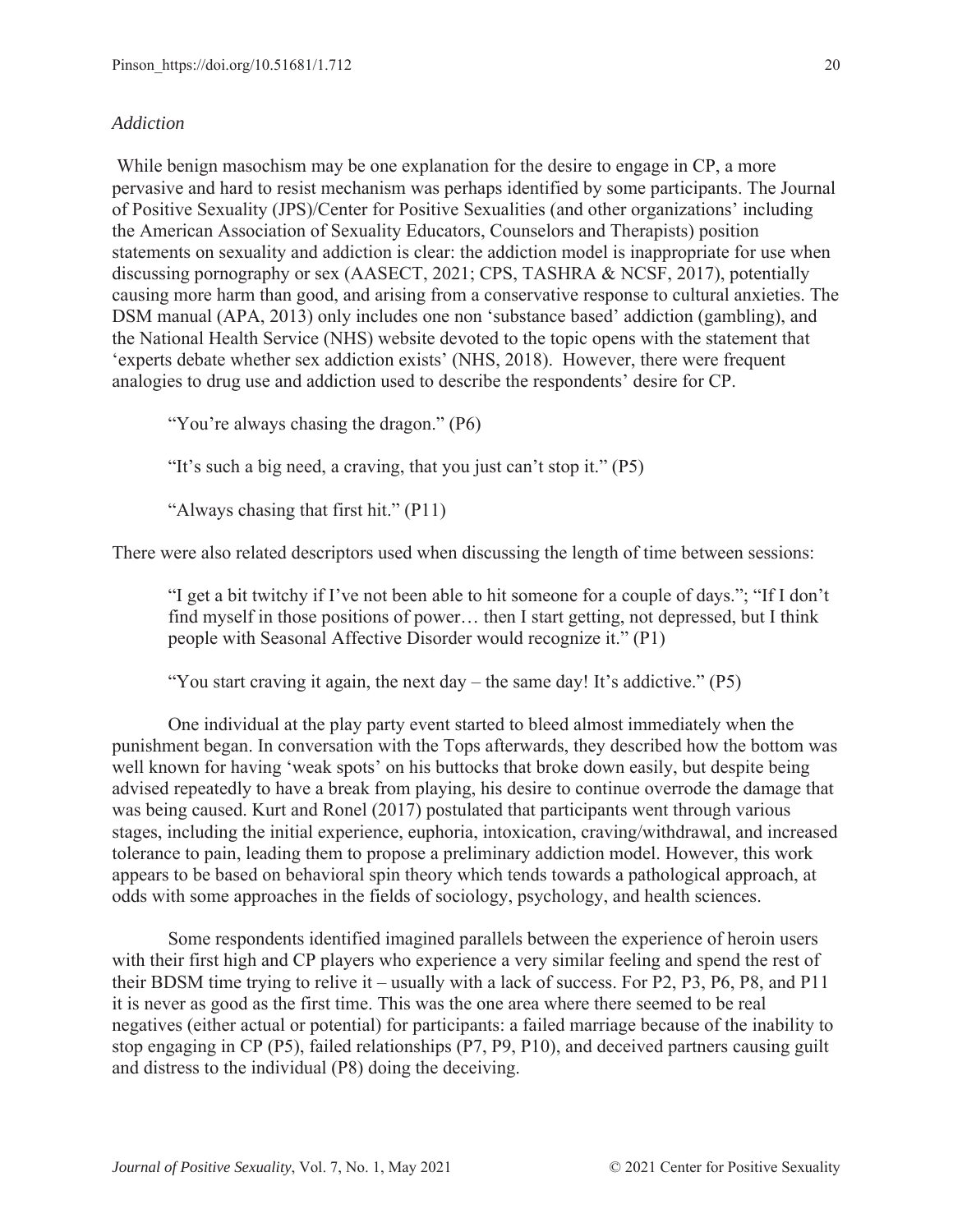#### *Marks*

The desire to increase the level of severity as experience and skills builds makes intuitive sense, but caution must be exercised concerning CP. A cane, or for that matter most implements of CP, can cause severe injury in unskilled hands. Subspace can be dangerous here; Miller and Devon (1997) caution that "subs who are flying are unable to make decisions!" (p. 175). P3 noted that it would sometimes be:

"irresponsible to carry on, no matter how much the bottom wanted them to."

This was noted in practice at one of the play events; blood was flowing to such an extent that the Top called a halt to the caning as they could no longer aim accurately, to the Bottom's obvious disappointment. P1 had a similar, though slightly more cynical stance, perhaps more matching her professional persona than her actual approach in practice:

"If you break your toys, you can't play with them anymore."

Short-term injuries are relatively common with CP – bruises, minor lacerations, and so on. All respondents were asked if they had suffered any long term or serious injury and all replied in the negative, though long-term damage is possible; Pinson (2019) described lesions to the buttocks caused by repeated canings. These 'weak spots' were identified as a potential problem by all respondents, with the desire to reduce the likelihood of them occurring in the first place or the need to avoid further damage impacting on most people's play. Weak spots appear to be more common when receiving the cane regularly, possibly due to the repeated tip impact in the same area, as opposed to a broader implement (paddle or tawse) which distributes the impact over a wider skin surface. P1, P3, and P11 had all encountered individuals with weak spots, and all assessed this before play. P3 particularly also checks for the presence of 'leather butt,' a condition where the skin has been beaten so much (usually by overuse of a broader implement such as a strap or paddle) it compresses, becoming tough and leathery to the touch (Miller & Devon, 1997). Skin afflicted by this condition is also much more likely to break down and bleed during impact.

The possibility of injury during CP is rarely discussed in the academic literature: De Neef et al.'s (2019) comprehensive literature review of BDSM publications does not mention it, nor does Silva (2015). However, it is mentioned in 'how to manuals,' but more about avoiding bony prominences or underlying organs. Injury and marks could be viewed as synonymous, but whereas injury is not desired (in the main), marks very often are and act as motivating factor, particularly for escalation of severity. At play events, comments about the marks received were always made and/or elicited. Bottoms commented:

"Yes, I like to be marked as a kind of reminder really I suppose." (P7)

"Like most people in my position I view them as a source of pride, you'd be disappointed not to have marks." (P10)

"I like the marks afterwards, feel the hard flesh, then slowly watch them disappear." (P5)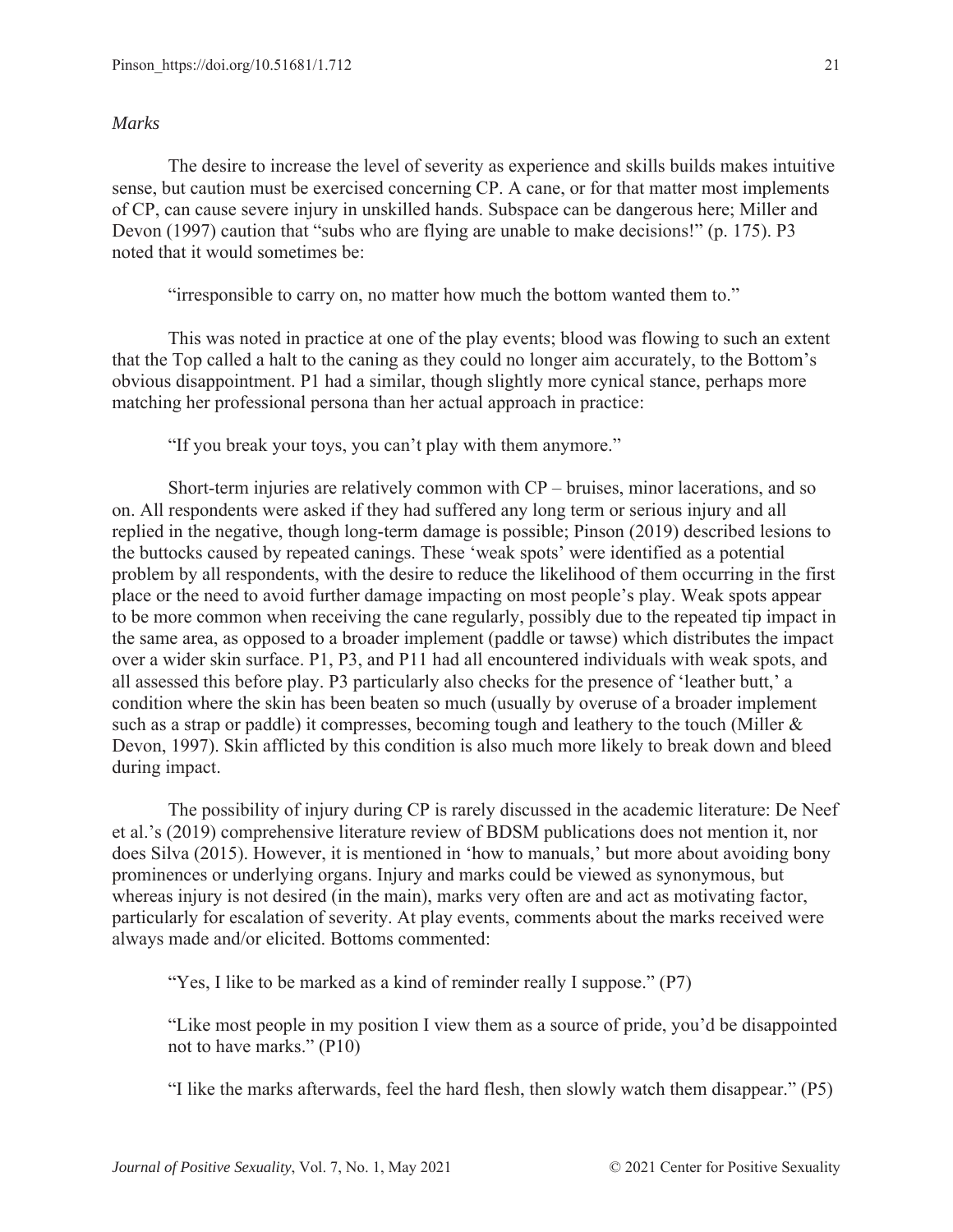"I sometimes think I wish I hadn't got these marks on my bottom so I can't take the children swimming LAUGHS, I sometimes think that, but I love the marks, I love the marks on my bottom. I love them while they're there because it reminds me of a very nice time." (P2)

"Yes, yes very much so. I think it's like a mark of pride like they've done it." (P9)

Some people the marks that they receive; that's an even more intense high to them than the actual session itself. They gush over it and they get on a high about it." (P3)

All Tops felt the same way and enjoyed marking their Bottoms. P9 commented:

"It is, I love marks and I love to feel the welts, I scratch them with my nails, it's a big part of what I do. I always get them to send me photos of the marks the next day."

P1 did not aim specifically for marks, but at the level she plays at, they just happen. Her frustration was not that some recipients could not receive marks, but rather that they complained about receiving them if they had not alerted her beforehand. P11 commented that she sometimes regretted the order she used implements if they obliterated the marks left by the one before. P6 used them as a comparator with P2 when they switched:

"Marks yes, injuries no. Marks definitely, they're quite fun, you look in the mirror and think that's fantastic, I remember that stroke and you remember that stroke or whatever. So yes, I like marks and my wife likes to look at them. Usually, to compare them to her own to be fair, and when its dishing out then most definitely and I'm disappointed if there aren't any. Must try harder!" (P6)

Most participants identified that a fine line needed to be drawn between the level of severity to produce the desired effects in Top and Bottom, and the risk reduction of longer-term damage. Rather than the intensity of the sessions being the determining factor in the development of weak spots or leather-butt, frequency of play seemed to be the predominant factor – unless routinely engaged in full force 'judicial' type punishments, when scar tissue would inevitably form. Two individuals at the play party were not able to participate as they had planned, due to wanting to allow time to heal before a particularly intense session they had planned for later in the year. A general consensus amongst participants was that a minimum of three to four weeks should be allowed between canings of any real severity, and that total abstention for some months was the only way to reduce the progression of weak spots once they had formed.

### **Strengths and Limitations**

Reflexivity, writes Galdas (2017), is crucial in conducting qualitative research. The author's involvement in this field confers several advantages but also disadvantages to the work. Had the author's credibility in this field not been established, and vouched for, it would have been difficult, if not impossible, to gain access to the participants. The author has written a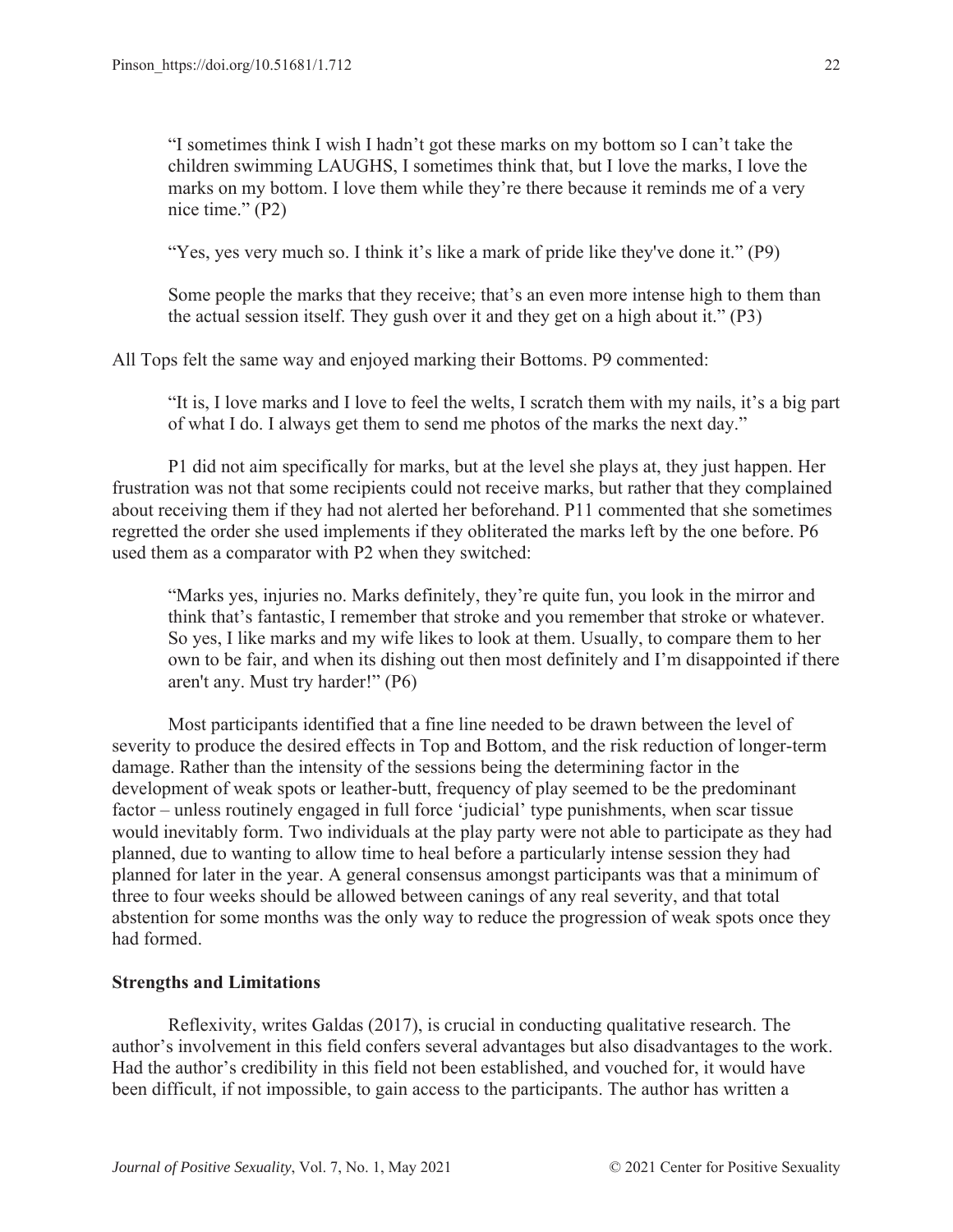separate paper on the methodological challenges encountered in carrying out this study (Pinson, submitted), thus necessitating the quasi-ethnographic approach mentioned above, where the author became involved in the scene to a greater extent than would be routine for this type of research.

Participants who the author and the pro-dommes felt were likely to agree to take part, or had interesting stories to tell, were targeted for recruitment. This selection bias meant it was not a random sample. Individuals were invited to represent a wider demographic section than those who initially expressed an interest in participating. Doing this skewed the results to indicate a broader spread of people than would appear to participate in heavy CP, either from observation outside this study or anecdotally. It was difficult to recruit any further female recipients; all those the author tried to enlist in the study cited fears of exposure and worries about confidentiality as blocks to taking part.

As the author did all the interviews (and most of the transcribing) this limited the number of participants, creating a data set underpowered in relation to the number of people who likely practice CP. Polit and Beck (2014) suggest that qualitative research necessitates smaller numbers than quantitative. While few, the participants in this study offer unique insights into an underresearched field, and with some caution, the results can be generalized to the wider CP community in the UK. The pro-dommes all confirmed the existence of and widespread experience of the phenomena described, amongst their large numbers of clients. They also confirmed a much broader description of a demographic than this sample showed and as described above. The ethnic, gender, and socio-economic status of the participants correlate to previous work on BDSM (Richter et al., 2008), though female numbers could be influenced by the gender of the pro-dommes as could socio-economic status; as one respondent put it: it is an expensive hobby! However, very few male pro-doms are practicing, and it is generally cheaper to visit a CP specialist domme rather than a more generalist BDSM one.

### **Conclusion**

While sexual arousal is undoubtedly a large part of the CP process for some participants, and possibly so on some level for others, it is not universal. There are comparisons with addiction (though it should be noted that these are terms used by the participants themselves) and concerns over the stigma and the inability to be as open as individuals might wish to be. However, improvements to mental health and psychological benefits in both the short and long term were common to all participants and far outweighed the potential negatives. The mechanism for this increase in well-being is unclear, and a biochemical hypothesis seems unlikely – at least on its own. It would not explain the similar effects experienced by both Tops and Bottoms. Likely it is the simple fact that when receiving the impact of a thin, hard, piece of wood, or you are the giver of the perfect stroke, having to concentrate, putting every ounce of skill into delivering it, it is difficult to worry about anything else.

Once the said stroke has landed, the importance of the marks both received and given has not hitherto been explored or identified in the literature. They act as an indicator of accuracy, severity, and a reminder of a good time had by all; a badge of honor to be shared with others or considered alone in a quiet moment. They are a reminder of the connection shared between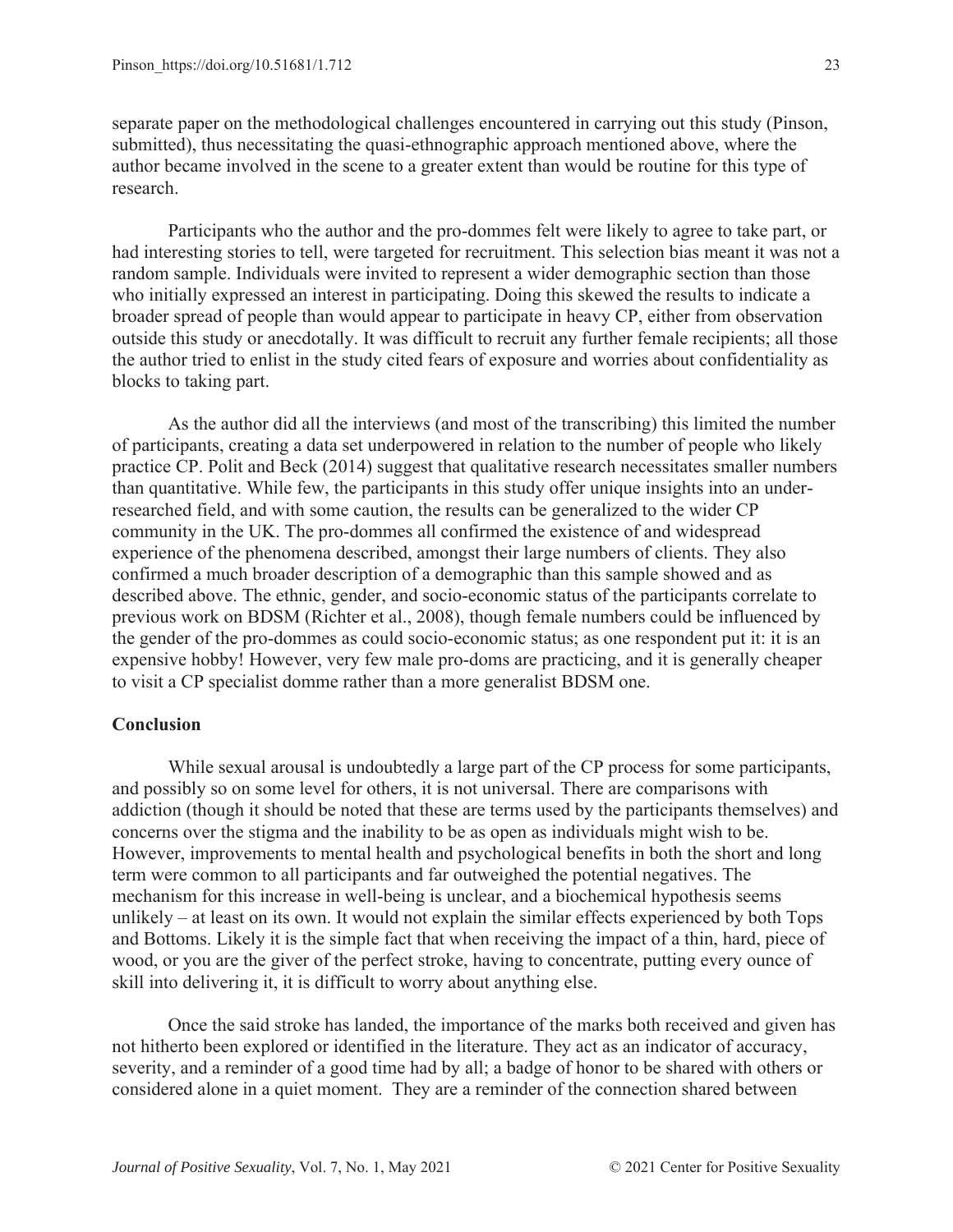individuals partaking in the scene, but they are also warnings of a need to take a break or adjust the tempo and level of one's play. Long term injurious effects are rare but can and do occur; prevention is much better than cure with a gap from three to four weeks being anecdotally advised. Despite the risks, and these are truly minimal, consensual CP is beneficial to its participants, both givers and receivers.

More research into CP is needed. Questions around the multifactorial nature of Topspace and subspace and its prevalence or absence, difference in intensity or duration, or reproducibility compared to non-CP focused BDSM are intriguing: there is certainly room for further exploration into the possible biochemistry at play, perhaps considering the role that different neurotransmitters may have. Work aimed at preventing the formation of weak spots and the associated long-term damage these cause would also be beneficial to the BDSM community.

#### **References**

- Alison, L., Santilla, P., Sandnabba, N. K., & Nordling, N. (2001). Sadomasochistically oriented behavior: Diversity in practice and meaning. *Archives of Sexual Behavior, 30,* 1–12. https://doi.org/10.1023/A:1026438422383
- Ambler, J. K., Lee, E. M., Klement, K. R., Loewald, T., Comber, E. M., Hanson, S. A., Cutler, B., Cutler, N., & Sagarin, B. J. (2017). Consensual BDSM facilitates role-specific altered states of consciousness: A preliminary study. *Psychology of Consciousness: Theory, Research, and Practice, 4*(1), 75–91. https://doi.org/10.1037/cns0000097
- American Association of Sexuality Educators, Counselors and Therapists (2021) AASECT position on sex addiction. https://www.aasect.org/position-sex-addiction [Accessed 26th April 2021]
- American Psychiatric Association (2013) *Diagnostic and Statistical Manual of Mental Disorders,* (5th ed). American Psychiatric Association
- Baumeister, R. F. (1991) *Escaping the Self.* Basic Books.
- Baumeister, R. F. (1997) "The Enigmatic Appeal of Sexual Masochism: Why People Desire Pain, Bondage, and Humiliation in Sex." *Journal of Social and Clinical Psychology, 16,* 16: 133– 150. https://doi.org/10.1521/jscp.1997.16.2.133
- Baumeister, R. F., Dale, K., & Sommer. K.L. (1998) Freudian Defense Mechanisms and Empirical Findings in Modern Social Psychology: Reaction Formation, Projection, Displacement, Undoing, Isolation, Sublimation, and Denial. *Journal of Personality*. *66*(6), 1081-1024. https://doi.org/10.1111/1467-6494.00043
- Bezreh, T., Weinberg, T.S. & Edgar, T. (2012) BDSM Disclosure and Stigma Management: Identifying Opportunities for Sex Education. *American Journal of Sexuality Education, 71*(1), 37-61.
- https://doi.org/10.1080/15546128.2012.650984.
- Braun, V., & Clark, V. (2006) *Successful Qualitative Research – a guide for beginners.* SAGE
- Connolly, P.H. (2006) Psychological functioning of bondage / domination / sado-masochism (BDSM) practitioners. *Journal of Psychology and Human Sexuality. 18*(1), 79-120. https://doi.org/10.1300/J056v18n01\_05
- CPS, TASHRA & NCSF. (2017) Addiction to Sex and/or Pornography: A Position Statement from the Center for Positive Sexuality (CPS), The Alternative Sexualities Health Research Alliance (TASHRA), and the National Coalition for Sexual Freedom (NCSF) *Journal of Positive Sexuality, 2017 3*(3), 40-43
- Damm, C., Dentato, M. P., & Busch N. (2018) Unravelling intersecting identities: understanding the lives of people who practice BDSM. *Psychology & Sexuality,* 9(1), 21- 37. https://doi.org/10.1080/19419899.2017.1410 854
- De Neef, N., Coppens, V., Huys, W., & Morrens, M. (2019) Bondage-Discipline, Dominance-Submission and Sadomasochism (BDSM) from an integrative biopsychosocial perspective: a systematic review. *Sexual Medicine. 2019*(7), 129-144.

https://doi.org/10.1016/j.esxm.2019.02.002

Dunkley, C. R., Henshaw, C. D., Henshaw, S. K., & Brotto, L. A. (2020) Physical Pain as Pleasure: A Theoretical Perspective, *The Journal of Sex Research, 57*(4), 421- 437, https://doi.org/10.1080/00224499.2019.160 5328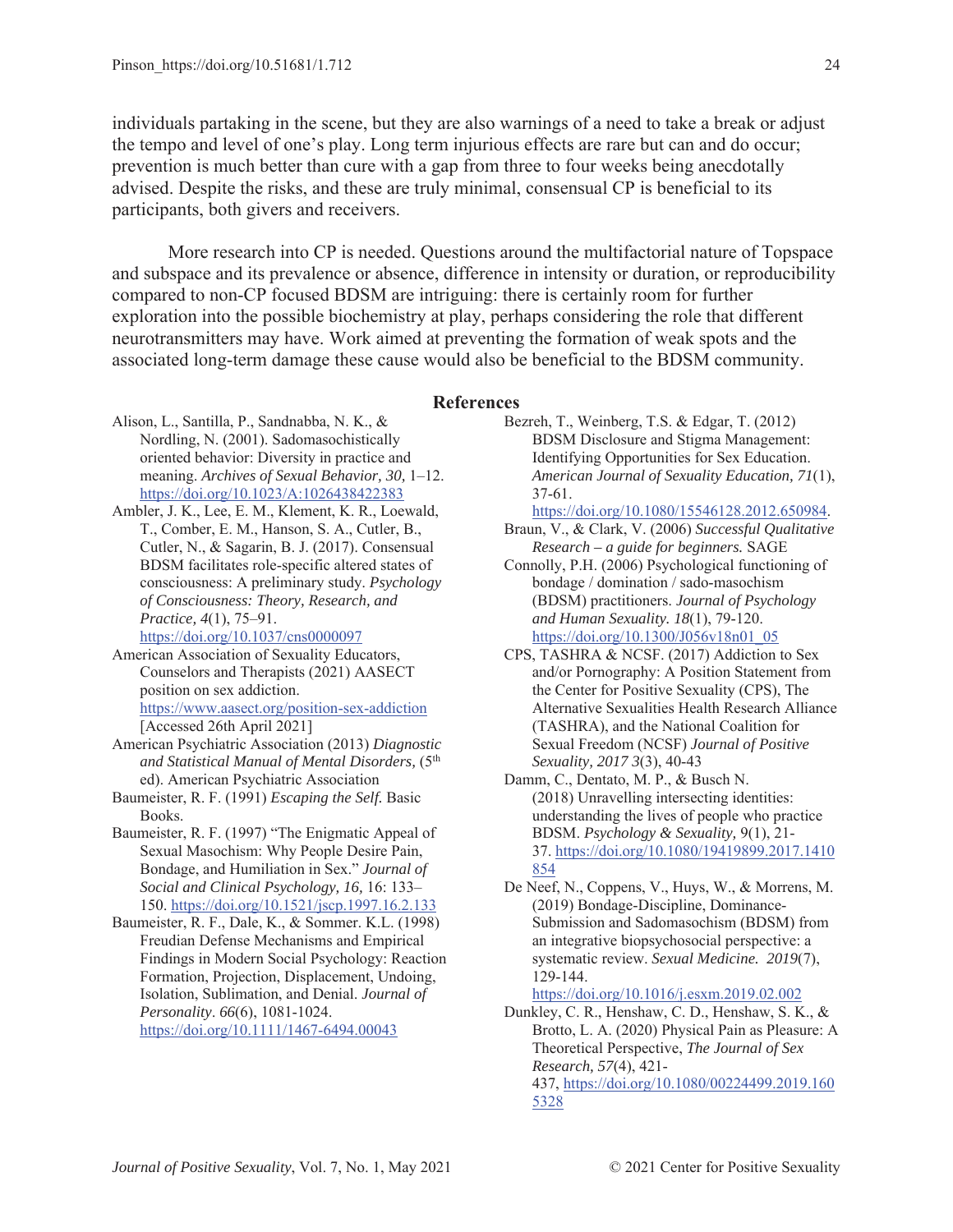Fetterman, D.M. (2010) *Ethnography: step by step.*  3rd ed. SAGE

- Holt, K. (2016) Blacklisted: Boundaries, violations and retaliatory behaviour in the BDSM community. *Deviant Behavior, 37*(8), 917-930. https://www.doi.org/10.1080/01639625.2016.11 56982
- Holvoet, L., Huys, W., Coppens, V., Seeuws, J., Goethals, K., & Morrens, M. (2017) Fifty Shades of Belgian Gray: The Prevalence of BDSM-Related Fantasies and Activities in the General Population. *Journal of Sexual Medicine, 14(*9), 1152–1159.

https://www.doi.org10.1016/j.jsxm.2017.07.003/

Infante-Rivard, C., & Alexandre, C. (2018) Reflection on modern methods: selection bias—a review of recent developments. *International Journal of Epidemiology, 47*(5), 1714-1722. https://www.doi.org/10.1093/ije/dyy138

- Jones, J., & Smith, J. (2017) Ethnography: challenges and opportunities. *Evidence-Based Nursing, 20,*  98-100. https://www.doi.org/10.1136/eb-2017- 102786
- Klement, K. R., Lee, E. M, Ambler, J. K, Hanson, S. A., Comber, E., Wietting, D., Wagner, M. F., Burns, V. R., Cutler, B., Cutler, N., Reid , E., & Sagarin, B. J.(2017) Extreme rituals in a BDSM context: the physiological and psychological effects of the 'Dance of Souls', *Culture, Health & Sexuality, 19*(4) 453-469, https://www.doi.org/10.1080/13691058.2016.12 34648
- Kolmes, K., Stock, W., & Moser, C. (2006) Investigating bias in psychotherapy with BDSM clients. *Journal of Homosexuality, 50*(3) 301- 324. https://doi.org/10.1300/J082v50n02\_15/
- Kurt, H., & Ronel, N. (2017) Addicted to pain; A preliminary model of sexual masochism as an addiction. *International Journal of Offender Therapy and Comparative Criminology, 61*(15), 1760-1774.

https://doi.org/10.1177/0306624X15627804

Labrecque, F., Potz, A., Larouch, E., & Joyal, C.C. (2020) What Is So Appealing About Being Spanked, Flogged, Dominated, or Restrained? Answers from Practitioners of Sexual Masochism/Submission. *The Journal of Sex Research,*

https://doi.org/10.1080/00224499.2020.1767025

Martinez, K. (2018) BDSM role fluidity: A mixed methods approach to investigating switches within dominant / submissive binaries. *Journal of Homosexuality. 2018*(65), 1299-1324. https://doi.org/10.1080/00918369.2017.1374062

- Meeker, C. (2013) "Learning the ropes": An exploration of BDSM stigma, identity disclosure, and workplace socialization. In M. S. Plakhotnik & S. M. Nielsen (Eds.), *Proceedings of the 12th Annual South Florida Education Research Conference* (134-141). Miami: Florida International University. Retrieved from http://education.fiu.edu/research\_conference/
- Miller, P., & Devon, M. (1997) *Screw the roses, send me the thorns: the romance and sexual Sorcery of sadomasochism.* Mystic Rose Books

Murtagh, L. (2007) Implementing a Critically Quasi-Ethnographic Approach. *The Qualitative Report*, *12*(2), 193-215 http://www.nova.edu/ssss/QR/QR12-

2/murtagh.pdf

- National Health Service (2018) Can you become addicted to sex? https://www.nhs.uk/commonhealth-questions/sexual-health/can-you-becomeaddicted-to-sex/ [accessed 16 June 2020]
- Newmahr, S. (2008). Becoming a sadomasochist: Integrating self and other in ethnographic analysis. *Journal of Contemporary Ethnography,* 37(5), 619-643.

https://doi.org/10.1177/0891241607310626

- Nichols, M. (2014). Couples and kinky sexuality: The need for a new therapeutic approach. In: Nelson T., Winawer H. (eds) *Critical Topics in Family Therapy: AFTA SpringerBriefs in Family Therapy*. Springer
- Paul, S. (2015) 50 shades beyond the rule of law. https://www.kingsleynapley.co.uk/insights/blogs /criminal-law-blog/fifty-shades-beyond-the-ruleof-law [accessed 10th Sep 2019]
- Pinson, S. (2019) Buttock lesions resulting from heavy BDSM (Bondage / Discipline / Sadism / Masochism) play in an 82 year old male. *Archives of Sexual Behavior*, *48,* 673 – 674. https://doi.org/10.1007/s10508-018-1390-5
- Pitagora, D. (2017) No Pain, No Gain?: Therapeutic and Relational Benefits of Subspace in BDSM Contexts. *Journal of Positive Sexuality, 3*(3) 44 – 54. https://doi.org/10.51681/1.332
- Rinella, J. (2013). The dark side. In T. Taormino (Ed.), *The ultimate guide to kink: BDSM, role play and the erotic edge.* [Kindle DX version, location 4610]. Retrieved from Amazon.com.
- Rozin, P., Guillot, L., Fincher, K., Rozin, A., & Tsukayama, E. (2013) Glad to be sad, and other examples of benign masochism. *Judgement and decision making, 8*(4), 439-447